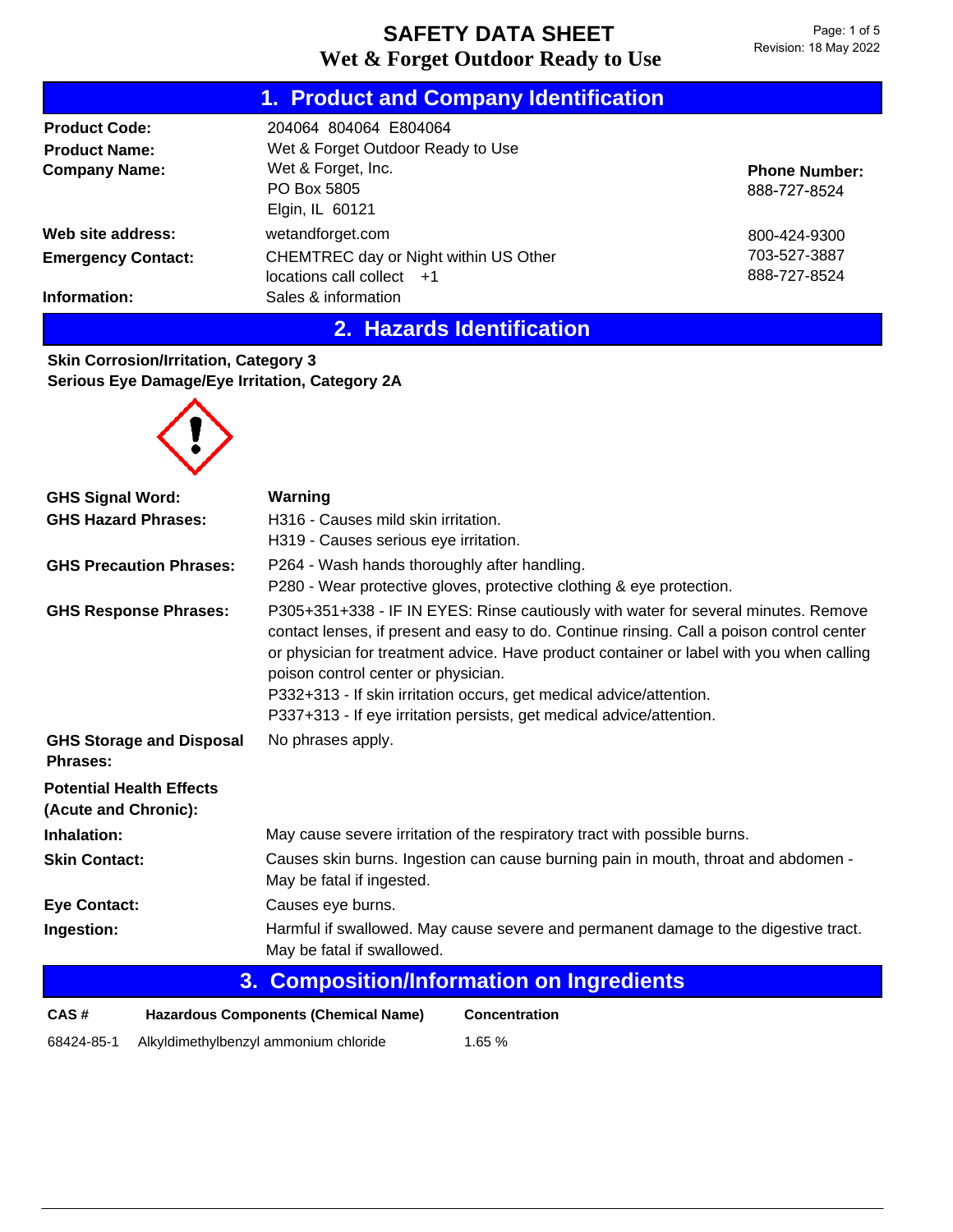| <b>4. First Aid Measures</b>                                                   |                                                                                                                                                                                                                                                                                                                       |  |  |  |  |
|--------------------------------------------------------------------------------|-----------------------------------------------------------------------------------------------------------------------------------------------------------------------------------------------------------------------------------------------------------------------------------------------------------------------|--|--|--|--|
| <b>Emergency and First Aid</b><br><b>Procedures:</b>                           |                                                                                                                                                                                                                                                                                                                       |  |  |  |  |
| In Case of Inhalation:                                                         | Remove from exposure and move to fresh air immediately. If breathing is difficult, give<br>oxygen.                                                                                                                                                                                                                    |  |  |  |  |
| In Case of Skin Contact:                                                       | Flush skin with plenty of water for at least 15 minutes while removing contaminated<br>clothing and shoes. Discard contaminated clothing in a manner which limits further<br>exposure. Destroy contaminated shoes.                                                                                                    |  |  |  |  |
| In Case of Eye Contact:                                                        | Flush eyes with plenty of water for at least 15 minutes, occasionally lifting the upper and<br>lower eyelids. Get medical aid immediately. Do NOT allow victim to rub eyes or keep<br>eyes closed.                                                                                                                    |  |  |  |  |
| In Case of Ingestion:                                                          | Do NOT induce vomiting. If victim is conscious and alert, give 2-4 cupfuls of milk or<br>water. Never give anything by mouth to an unconscious person. Get medical aid<br>immediately.                                                                                                                                |  |  |  |  |
| <b>Note to Physician:</b>                                                      | None known.                                                                                                                                                                                                                                                                                                           |  |  |  |  |
| <b>5. Fire Fighting Measures</b>                                               |                                                                                                                                                                                                                                                                                                                       |  |  |  |  |
| <b>Flash Pt:</b>                                                               | Method Used: Estimate<br>NA.                                                                                                                                                                                                                                                                                          |  |  |  |  |
| <b>Explosive Limits:</b>                                                       | UEL:<br>LEL:                                                                                                                                                                                                                                                                                                          |  |  |  |  |
| <b>Autoignition Pt:</b>                                                        | <b>NA</b>                                                                                                                                                                                                                                                                                                             |  |  |  |  |
|                                                                                | Suitable Extinguishing Media: Substance is noncombustible; use agent most appropriate to extinguish surrounding fire.                                                                                                                                                                                                 |  |  |  |  |
| <b>Fire Fighting Instructions:</b>                                             | As in any fire, wear a self-contained breathing apparatus in pressure-demand,<br>MSHA/NIOSH (approved or equivalent), and full protective gear. During a fire, irritating<br>and highly toxic gases may be generated by thermal decomposition or combustion. Use<br>water spray to keep fire-exposed containers cool. |  |  |  |  |
| <b>Flammable Properties and</b><br>Hazards:                                    |                                                                                                                                                                                                                                                                                                                       |  |  |  |  |
| <b>Hazardous Combustion</b><br><b>Products:</b>                                |                                                                                                                                                                                                                                                                                                                       |  |  |  |  |
|                                                                                | <b>6. Accidental Release Measures</b>                                                                                                                                                                                                                                                                                 |  |  |  |  |
| <b>Environmental Precautions:</b>                                              | Avoid release to the environment.                                                                                                                                                                                                                                                                                     |  |  |  |  |
| <b>Steps To Be Taken In Case</b><br><b>Material Is Released Or</b><br>Spilled: | Use proper personal protective equipment as indicated in Section 8.<br>Spills/Leaks: Absorb spill with inert material (e.g. vermiculite, sand or earth), then place<br>in suitable container.                                                                                                                         |  |  |  |  |
| <b>7. Handling and Storage</b>                                                 |                                                                                                                                                                                                                                                                                                                       |  |  |  |  |
| <b>Precautions To Be Taken in</b><br>Handling:                                 | Wash thoroughly after handling. Do not get in eyes, on skin, or on clothing. Empty<br>containers retain product residue, (liquid and/or vapor), and can be dangerous. Keep<br>container tightly closed. Do not ingest or inhale. Discard contaminated shoes.                                                          |  |  |  |  |
| <b>Precautions To Be Taken in</b><br>Storing:                                  | Store in a tightly closed container. Store in a cool, dry, well-ventilated area away from<br>incompatible substances.                                                                                                                                                                                                 |  |  |  |  |
| 0.                                                                             | Evnesure Centrels/Dersonal Dretestion                                                                                                                                                                                                                                                                                 |  |  |  |  |

**8. Exposure Controls/Personal Protection**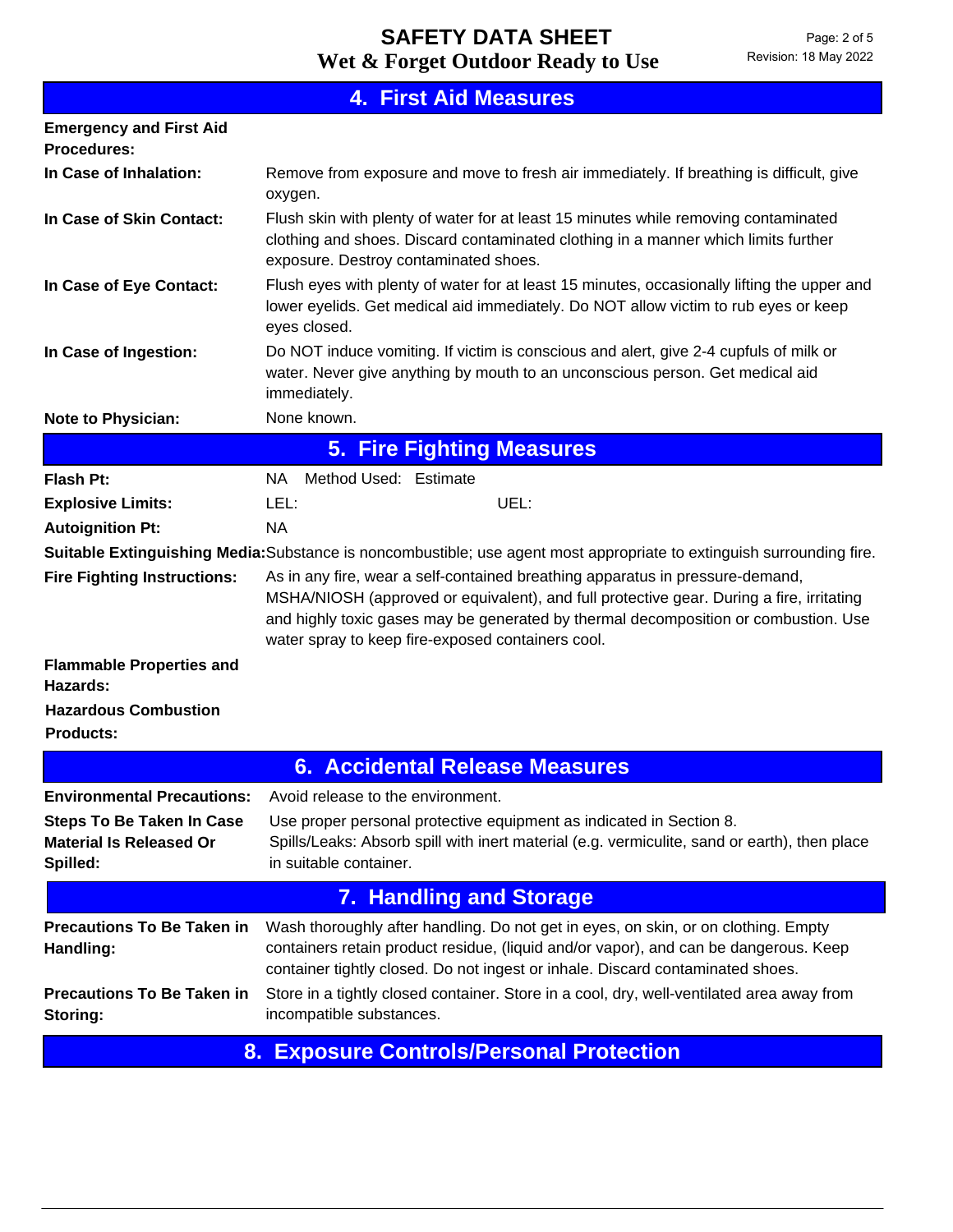# **Wet & Forget Outdoor Ready to Use SAFETY DATA SHEET**

| CAS#                                                       | <b>Partial Chemical Name</b>                                                                                                                                                      |                                                                              | <b>OSHA TWA</b>                                                                                                                                                                                         | <b>ACGIH TWA</b> | <b>Other Limits</b> |  |  |
|------------------------------------------------------------|-----------------------------------------------------------------------------------------------------------------------------------------------------------------------------------|------------------------------------------------------------------------------|---------------------------------------------------------------------------------------------------------------------------------------------------------------------------------------------------------|------------------|---------------------|--|--|
| 68424-85-1                                                 | Alkyldimethylbenzyl ammonium<br>chloride                                                                                                                                          |                                                                              |                                                                                                                                                                                                         |                  |                     |  |  |
| <b>Respiratory Equipment</b><br>(Specify Type):            |                                                                                                                                                                                   |                                                                              | A respiratory protection program that meets OSHA's 29 CFR 1910.134 and ANSI Z88.2<br>requirements or European Standard EN 149 must be followed whenever workplace<br>conditions warrant respirator use. |                  |                     |  |  |
| <b>Eye Protection:</b><br>EN166.                           |                                                                                                                                                                                   |                                                                              | Wear appropriate protective eyeglasses or chemical safety goggles as described by<br>OSHA's eye and face protection regulations in 29 CFR 1910.133 or European Standard                                 |                  |                     |  |  |
| <b>Protective Gloves:</b>                                  |                                                                                                                                                                                   |                                                                              | Wear appropriate protective gloves to prevent skin exposure.                                                                                                                                            |                  |                     |  |  |
|                                                            | <b>Other Protective Clothing:</b>                                                                                                                                                 |                                                                              | Wear appropriate protective clothing to prevent skin exposure.                                                                                                                                          |                  |                     |  |  |
| <b>Engineering Controls</b><br>(Ventilation etc.):         |                                                                                                                                                                                   |                                                                              | Use adequate ventilation to keep airborne concentrations low.                                                                                                                                           |                  |                     |  |  |
|                                                            |                                                                                                                                                                                   |                                                                              | 9. Physical and Chemical Properties                                                                                                                                                                     |                  |                     |  |  |
| <b>Physical States:</b>                                    |                                                                                                                                                                                   |                                                                              | [X] Liquid [ ] Solid<br>[ ] Gas                                                                                                                                                                         |                  |                     |  |  |
| <b>Appearance and Odor:</b>                                |                                                                                                                                                                                   |                                                                              | Clear blue liquid. mild sweet odor.                                                                                                                                                                     |                  |                     |  |  |
| pH:                                                        |                                                                                                                                                                                   | 8.0                                                                          |                                                                                                                                                                                                         |                  |                     |  |  |
| <b>Freezing Point:</b>                                     |                                                                                                                                                                                   | $~0.00 \, C$                                                                 |                                                                                                                                                                                                         |                  |                     |  |  |
|                                                            | $~100.00 \text{ C}$<br><b>Boiling Point:</b>                                                                                                                                      |                                                                              |                                                                                                                                                                                                         |                  |                     |  |  |
| Flash Pt:                                                  |                                                                                                                                                                                   |                                                                              | NA Method Used: Estimate                                                                                                                                                                                |                  |                     |  |  |
| <b>Evaporation Rate:</b>                                   |                                                                                                                                                                                   | $~1$ (H2O=1)                                                                 |                                                                                                                                                                                                         |                  |                     |  |  |
|                                                            | Flammability (solid, gas):                                                                                                                                                        |                                                                              |                                                                                                                                                                                                         |                  |                     |  |  |
| <b>Explosive Limits:</b>                                   |                                                                                                                                                                                   | LEL:                                                                         |                                                                                                                                                                                                         |                  |                     |  |  |
|                                                            | Vapor Pressure (vs. Air or                                                                                                                                                        | <b>NE</b>                                                                    | UEL:                                                                                                                                                                                                    |                  |                     |  |  |
| $mm Hg$ ):                                                 |                                                                                                                                                                                   |                                                                              |                                                                                                                                                                                                         |                  |                     |  |  |
| <b>Percent Volatile:</b><br><b>Autoignition Pt:</b>        | Vapor Density (vs. Air = 1):<br>Specific Gravity (Water = 1):<br><b>Solubility in Water: Octanol/</b><br><b>Water Partition Coefficient:</b><br><b>Decomposition Temperature:</b> | <b>NP</b><br>$0.995 - 1.00$<br>100%<br>>95.0 % by weight.<br>NA<br><b>NA</b> | at 20.0 C                                                                                                                                                                                               |                  |                     |  |  |
| <b>Viscosity:</b>                                          |                                                                                                                                                                                   | Water thin                                                                   |                                                                                                                                                                                                         |                  |                     |  |  |
| <b>10. Stability and Reactivity</b>                        |                                                                                                                                                                                   |                                                                              |                                                                                                                                                                                                         |                  |                     |  |  |
| <b>Stability:</b>                                          |                                                                                                                                                                                   |                                                                              | Unstable [ ] Stable [X]                                                                                                                                                                                 |                  |                     |  |  |
| <b>Conditions To Avoid:</b><br>Instability:                |                                                                                                                                                                                   |                                                                              | Incompatible materials.                                                                                                                                                                                 |                  |                     |  |  |
| Incompatibility                                            |                                                                                                                                                                                   |                                                                              | Avoid contact with acids, reducing agents, oxidizers, nitrogen oxides,                                                                                                                                  |                  |                     |  |  |
| <b>Materials To Avoid:</b>                                 |                                                                                                                                                                                   |                                                                              | amines, ammonia or other nitrogen containing compounds.                                                                                                                                                 |                  |                     |  |  |
|                                                            | <b>Hazardous Decomposition or</b>                                                                                                                                                 |                                                                              | Hydrogen chloride, chlorine, Carbon monoxide, Carbon dioxide, nitrogen                                                                                                                                  |                  |                     |  |  |
| <b>Byproducts:</b>                                         |                                                                                                                                                                                   | oxides (NOx) and ammonia (NH3).                                              |                                                                                                                                                                                                         |                  |                     |  |  |
|                                                            | <b>Possibility of Hazardous Reactions:</b>                                                                                                                                        |                                                                              | Will occur [ ]<br>Will not occur [X]                                                                                                                                                                    |                  |                     |  |  |
| <b>Conditions To Avoid:</b><br><b>Hazardous Conditions</b> |                                                                                                                                                                                   |                                                                              |                                                                                                                                                                                                         |                  |                     |  |  |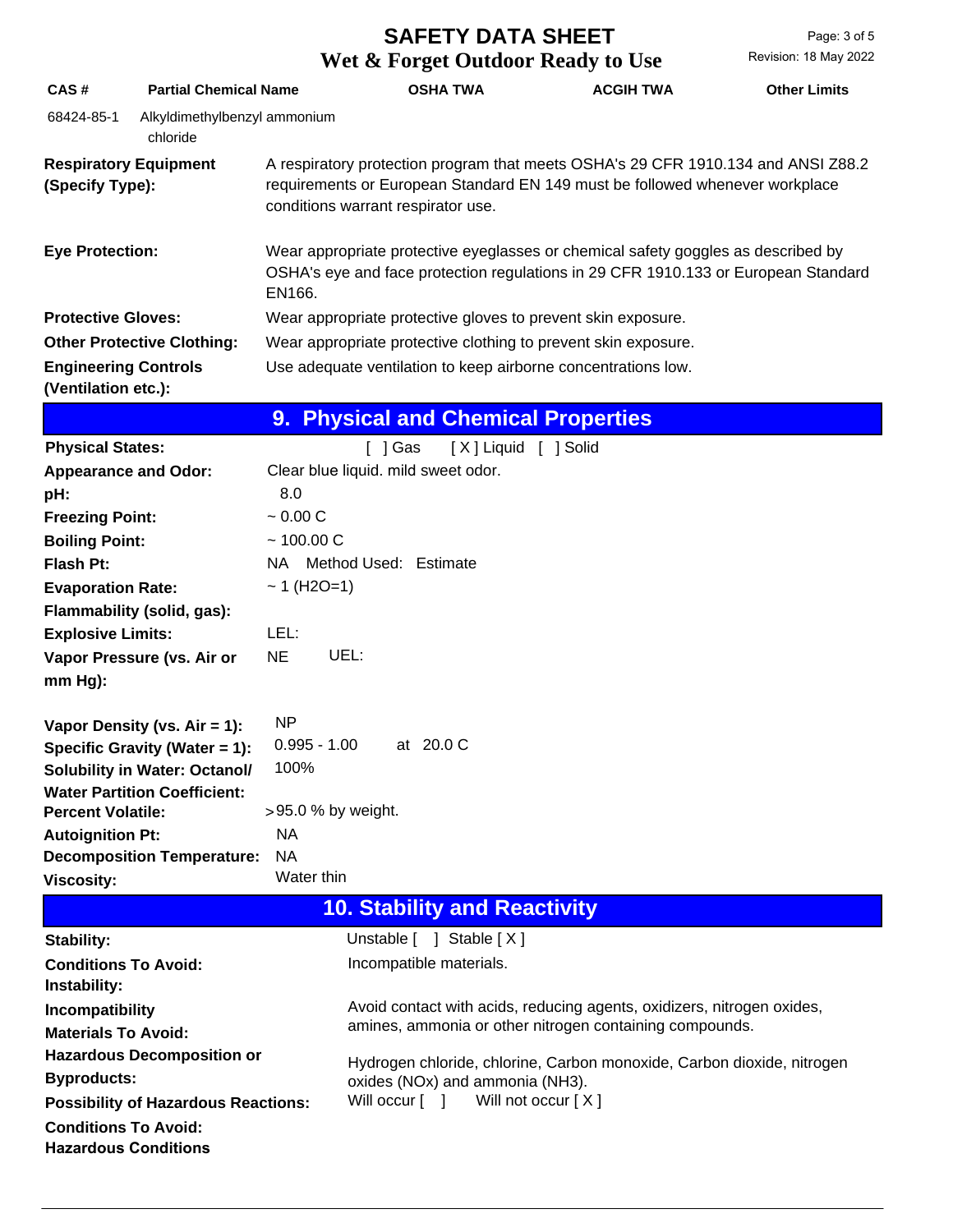# Wet & Forget Outdoor Ready to Use Revision: 18 May 2022 **SAFETY DATA SHEET**

|                                                                                                                                                                |                                                                                                                                                                                                                                                                                                                                                                                                                                                  | <b>11. Toxicological Information</b>                                                                                                                                                                                                                      |                                                             |                                                                                                                         |                 |              |              |
|----------------------------------------------------------------------------------------------------------------------------------------------------------------|--------------------------------------------------------------------------------------------------------------------------------------------------------------------------------------------------------------------------------------------------------------------------------------------------------------------------------------------------------------------------------------------------------------------------------------------------|-----------------------------------------------------------------------------------------------------------------------------------------------------------------------------------------------------------------------------------------------------------|-------------------------------------------------------------|-------------------------------------------------------------------------------------------------------------------------|-----------------|--------------|--------------|
|                                                                                                                                                                | <b>Toxicological Information:</b>                                                                                                                                                                                                                                                                                                                                                                                                                | May damage fertility. Epidemiology: No data available.<br>Teratogenicity: No data available.<br>Reproductive Effects: Neurotoxicity: Mutagenicity: Other Studies: No data available.<br><b>Health Effects:</b><br>Swallowed:<br>Eye:<br>Skin:<br>Inhaled: | Toxic if swallowed<br>Corrosive<br>Corrosive<br>Irritating. |                                                                                                                         |                 |              |              |
| CAS#                                                                                                                                                           |                                                                                                                                                                                                                                                                                                                                                                                                                                                  | <b>Hazardous Components (Chemical Name)</b>                                                                                                                                                                                                               |                                                             | <b>NTP</b>                                                                                                              | <b>IARC</b>     | <b>ACGIH</b> | <b>OSHA</b>  |
| 68424-85-1                                                                                                                                                     |                                                                                                                                                                                                                                                                                                                                                                                                                                                  | Alkyldimethylbenzyl ammonium chloride                                                                                                                                                                                                                     |                                                             | n.a.                                                                                                                    | n.a.            | n.a.         | n.a.         |
| <b>12. Ecological Information</b>                                                                                                                              |                                                                                                                                                                                                                                                                                                                                                                                                                                                  |                                                                                                                                                                                                                                                           |                                                             |                                                                                                                         |                 |              |              |
| Information:                                                                                                                                                   | Persistance/degradability:<br>Biodegradable in concentrations below 20 ppm.<br><b>General Ecological</b><br>Aquatic toxicity:<br>LC50 Bluegill sunfish: 2.35 ppm 96 hours<br>LC50 Rainbow trout: 7.8 ppm 96 hours<br>Avian toxicity:<br>LC50 Bobwhite quail: 2700 ppm 8 days<br>LC50 Mallard duck: >4500 ppm 8 days.                                                                                                                             |                                                                                                                                                                                                                                                           |                                                             |                                                                                                                         |                 |              |              |
|                                                                                                                                                                |                                                                                                                                                                                                                                                                                                                                                                                                                                                  | <b>13. Disposal Considerations</b>                                                                                                                                                                                                                        |                                                             |                                                                                                                         |                 |              |              |
|                                                                                                                                                                | Chemical waste generators must determine whether a discarded chemical is classified<br><b>Waste Disposal Method:</b><br>as a hazardous waste. US EPA guidelines for the classification determination are listed<br>in 40 CFR Parts 261. Additionally, waste generators must consult state and local<br>hazardous waste regulations to ensure complete and accurate classification.<br>RCRA P-Series: None listed.<br>RCRA U-Series: None listed. |                                                                                                                                                                                                                                                           |                                                             |                                                                                                                         |                 |              |              |
|                                                                                                                                                                |                                                                                                                                                                                                                                                                                                                                                                                                                                                  |                                                                                                                                                                                                                                                           | <b>14. Transport Information</b>                            |                                                                                                                         |                 |              |              |
| <b>LAND TRANSPORT (US DOT):</b><br><b>DOT Proper Shipping Name:</b> Not regulated as a hazardous material.<br><b>DOT Hazard Class:</b><br><b>UN/NA Number:</b> |                                                                                                                                                                                                                                                                                                                                                                                                                                                  |                                                                                                                                                                                                                                                           |                                                             |                                                                                                                         |                 |              |              |
| <b>15. Regulatory Information</b>                                                                                                                              |                                                                                                                                                                                                                                                                                                                                                                                                                                                  |                                                                                                                                                                                                                                                           |                                                             |                                                                                                                         |                 |              |              |
| CAS#<br>68424-85-1                                                                                                                                             |                                                                                                                                                                                                                                                                                                                                                                                                                                                  | EPA SARA (Superfund Amendments and Reauthorization Act of 1986) Lists<br><b>Hazardous Components (Chemical Name)</b><br>Alkyldimethylbenzyl ammonium chloride                                                                                             | No                                                          | S. 302 (EHS)                                                                                                            | S. 304 RQ<br>No | No           | S. 313 (TRI) |
| CAS#<br>68424-85-1                                                                                                                                             |                                                                                                                                                                                                                                                                                                                                                                                                                                                  | <b>Hazardous Components (Chemical Name)</b><br>Alkyldimethylbenzyl ammonium chloride                                                                                                                                                                      |                                                             | <b>Other US EPA or State Lists</b><br>CAA HAP, ODC: No; CWA NPDES: No; TSCA: Yes -<br>Inventory, 4 Test; CA PROP.65: No |                 |              |              |